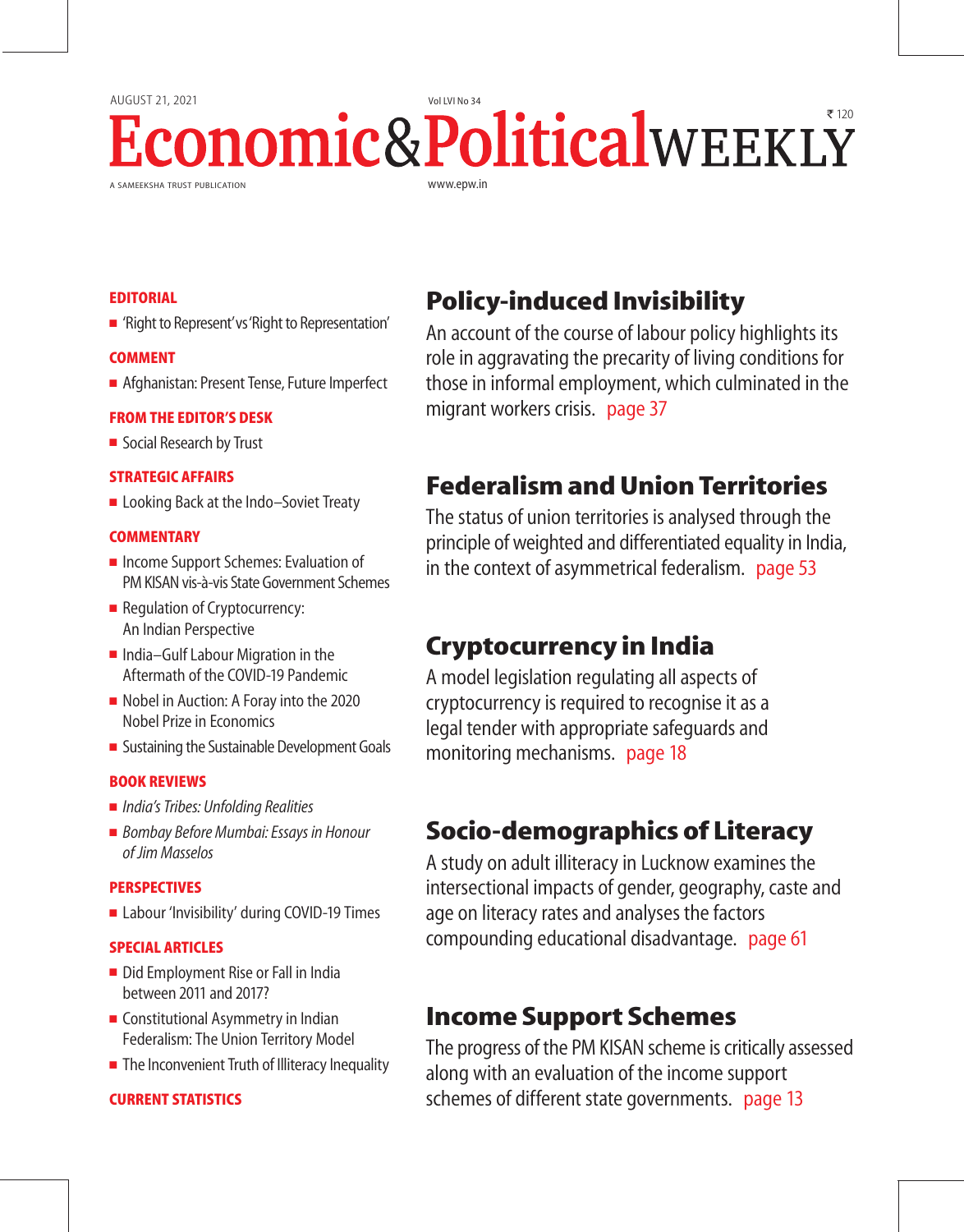# **The Inconvenient Truth of Illiteracy Inequality**  Intersectionality of Socio-demographic Disadvantage

## Sunita Gandhi, Kaaren Mathias, Linda Seefeldt, Thomas Delaney

This study analyses adult illiteracy in Lucknow, focusing on inequalities between different geographical regions, castes, age groups and genders. The reading ability of 1.06 million people in the 15–60 age group was tested, and the literacy rate found to be 65%—substantially lower than the census figures of 77% for Lucknow and 68% for Uttar Pradesh. Each socio-demographic dimension measured was a key determinant of literacy—disadvantaged groups had literacy rates substantially below the mean. Socio-demographic determinants also compound each other, highly disadvantaging some subgroups, an aspect that policymakers must take into consideration when developing policies to increase literacy equity.

The authors acknowledge, with heartfelt gratitude, the many government officials without whose enthusiasm and support this survey would have been impossible; most notably Alok Ranjan, then Chief Secretary, Uttar Pradesh and G B Pattanaik, IAS, both co-chairs of Global Dream Literacy Movement of DEVI Sansthan; Raj Shekhar, then DM Lucknow and Yogesh Kumar, then Chief Development Officer of Lucknow. The authors further extend thanks to the 3,957 government primary and anganwadi teachers who formed the enumerator team for this survey. They also warmly acknowledge several colleagues who have given valuable feedback on the manuscript, including Geeta Gandhi Kingdon, IOE, UK, Jean Drèze, honorary Professor Delhi School of Economics, and Jonathan Hakim, Trainer, DEVI Sansthan. Additionally, they thank the anonymous reviewer for their excellent suggestions. Any errors that remain are the authors' own.

Sunita Gandhi (*sunitag@globaleducation.org*) is President, DEVI Sansthan, Dignity, Education, Vision International, India, and President, Council for Global Education, US. Kaaren Mathias (*kaarenmathias@gmail.com*) is Senior Lecturer at University of Canterbury, New Zealand and Project Advisor at Emmanuel Hospital Association, India. Linda Seefeldt (*lindaseefeldt@gmail.com*) is an independent consultant. Thomas Delaney (*thomas.delaney1729@gmail.com*) is Literacy Program Consultant and Trainer, DEVI Sansthan.

I iteracy is a vital skill that enhances dignity, improves<br>health outcomes, empowers people to access their rights,<br>and bolsters educational and employment opportunities<br>(UNESCO 2015). India's literacy rate has improved dr iteracy is a vital skill that enhances dignity, improves health outcomes, empowers people to access their rights, and bolsters educational and employment opportunities from  $18\%$  in the first post-independence census, to  $74\%$  in 2011 (GoI 2011a). Yet India has 280 million illiterate adults, which is more than the remaining top 10 nations added together (UNESCO 2014). India's literacy rate of 74% compares unfavourably with its international economic competitors, including China (97%) and Brazil (93%) (UIS 2018a, 2018b). India's rate of improvement is also comparatively modest: the literacy rate rose by 10 percentage points between 2001 and 2011, while Bangladesh's literacy rate has reportedly increased by 25 percentage points between 2011 and 2016 (GoI 2001, 2011a; UIS 2018c).

The Indian government recognises the need to promote adult literacy, and has set an ambitious target of 100% adult literacy by 2030 (MHRD 2020). However, for this target to be achieved, we must first understand the substantial inequality in literacy rates between different socio-demographic groups within India. For instance, women are much less literate than men. Disadvantaged castes, such as Scheduled Castes (scs) and Scheduled Tribes (STs), and minority religions, particularly Muslims, have lower literacy rates. People living in rural areas are less likely to be able to read than urban residents. Each of these inequalities is reducing among younger age cohorts, but remain pronounced among middle-aged and older adults (Shukla and Mishra 2019). Furthermore, while younger generations have relatively high literacy rates, over half of the population above the age of 50 remains illiterate. These socio-demographic literacy gaps are well-documented, as are the harmful impacts on the communities with lower literacy rates (Borooah and Iyer 2005; Ghose 2007; Asadullah and Yalonetzky 2012; Agarwal 2014).

Moreover, all people exist in multiple socio-demographic cate gories simultaneously (Phoenix and Pattynama 2006). For instance, as black feminists have long noted, the experiences of discrimination and disadvantage of many black women cannot be captured simply through either feminist or race-conscious frameworks (Crenshaw 1989). The intersectionality of multiple identities has significant educational implications (Yang nd). Reimao and Tas (2017) find that indigenous communities in Bolivia have larger gender gaps in educational attainment than non-indigenous communities. The interlocking nature of gender and caste disadvantage has been noted in the Indian context, with a larger gender gap in enrolment rates for sc/sT children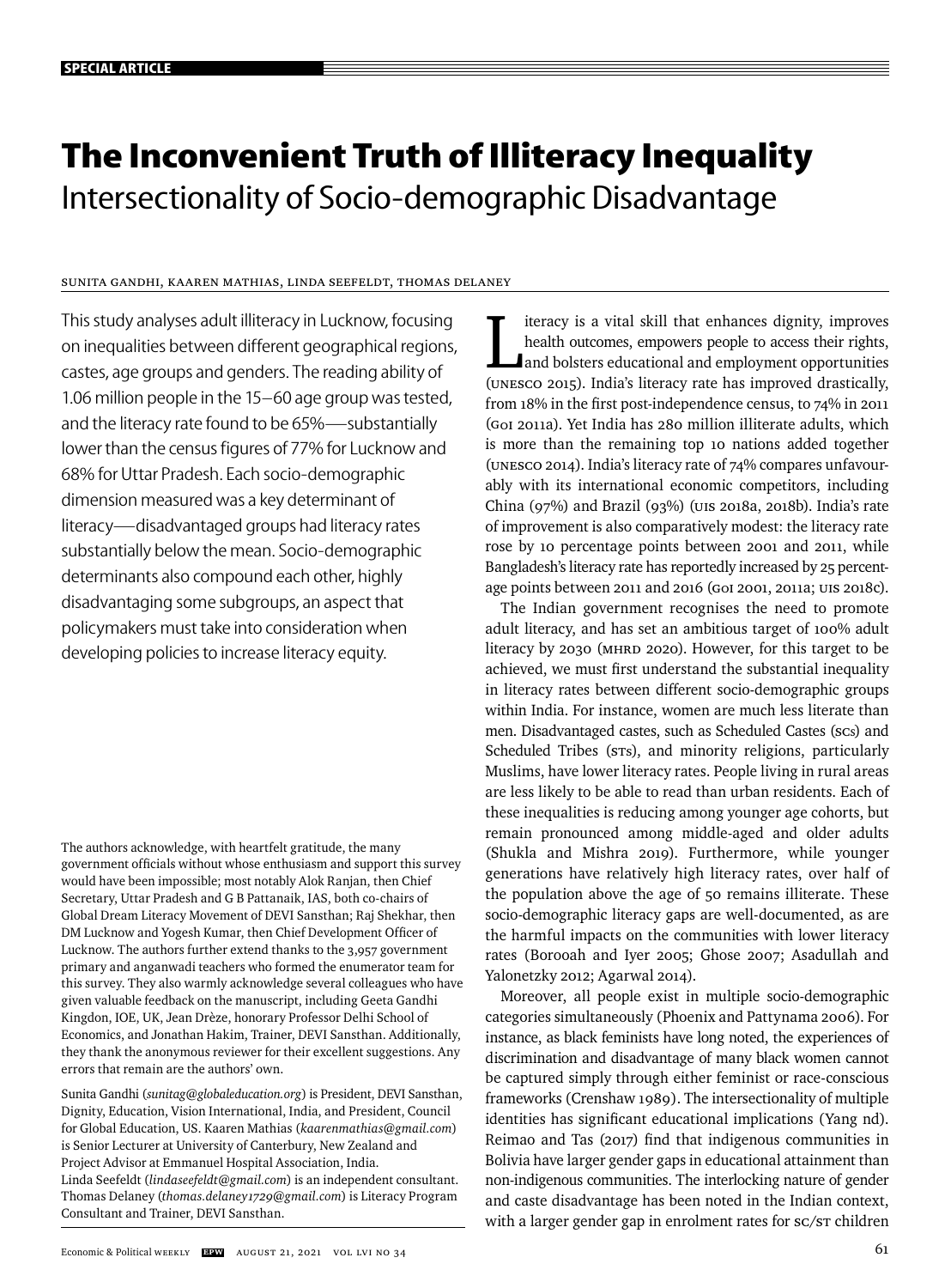(Bandyopadhyay and Subrahmanian 2008; Lewis and Lockheed 2007; Dunn 1993). The India Human Development Survey also found greater caste-based differences in literacy rates among females in India, compared to males (Shariff et al 2010).

However, there has been little research quantifying the extent to which various factors of socio-demographic disadvantage compound each other in India, and rarely have more than two factors been considered in conjunction. Our study aims to address this gap by examining the intersectional impacts of gender, geography, caste and age on literacy rates. While our survey covers a much smaller geographical range than the 2011 Census, it is likely more accurate due to our use of direct testing rather than self-reporting of literacy, and acts as a case study providing nationally relevant insights into educational inequalities.

#### **Methodology**

**Setting:** This study was conducted in Lucknow, the capital of Uttar Pradesh (UP), which is India's most populous state. Lucknow district has a population of over 4.6 million (GoI 2011b). Administratively, it is divided into eight rural blocks and 110 urban wards.

**Sampling:** The survey was conducted in April 2015–June 2015, in all eight rural blocks of Lucknow district, and three urban wards. As a sampling strategy, a sample with majority  $(71%)$  rural residents, comparable to the demographics of UP was created. The three urban wards surveyed—Alam Nagar, Aliganj and Chinhat urban—were assigned by the district government.

Data collection: The chief development officer of Lucknow, Yogesh Kumar, requested Lucknow's government primary and anganwadi teachers to enlist as enumerators, and organised their assignment to each geographical area.<sup>1</sup> A one-day training was given to these 3,957 enumerators, which involved explaining techniques of door-to-door surveying, as well as going through each question on the survey form and its relevant coding (Appendix 1, Hindi, p 70). Special attention was given to explaining the concept of literacy (see "survey design"). The data collectors were instructed to survey all households in the selected blocks and wards. Each enumerator typically took around 10 working days to complete their assigned area, which had around 100 households. Within a household, all the family members aged between 6 and 60 were invited to participate in the survey. A total of 3,96,142 households participated, which included 12,18,438 adults and 3,25,645 children. This paper analyses findings among the adult sample.

**Comprehensiveness:** The comprehensiveness of our survey coverage can be checked against the 2011 Census data, which found a population of 1.55 million in Lucknow's rural blocks (GoI 2011b). Extrapolating with known population growth rates and demographic ratios of Uttar Pradesh, this implies a population of approximately 0.97 million rural 15–60 year olds in 2015, when this survey was conducted. Our survey covered a total rural population of 0.85 million rural 15–60 year olds, implying that around 88% of the rural population participated in the survey.

### **Figure 1: Literacy Test Passage**

#### **A** मात्रा वाले वाक्य

в

झिलमिल एक अच्छी लड़की है। उसे तितली पकडने का शौक है। तितलियाँ सुन्दर और रंग-बिरंगी होती हैं। पकड़ने से तितलियाँ डर जाती हैं। विना माना वाले वाक्य अमर ऐनक पहन। बस पर चढ।

आज नगर चल । ऋषभ छत पर चढ। इधर-उधर मत टहल। अगद फल रख। कमल अक्षत व जल ढक। यश आम व ईख रखकर पत्र पढ। हर एक अक्षर पढ। जय जगत कर।

**Survey design:** Each participant was asked demographic questions, about their sex, age, religion and caste.<sup>2</sup> A literacy test was then conducted, in which survey participants were asked to read two simple Hindi passages, equivalent to a Grade 2 level text (Figure 1). One passage had "matras," the other did not.3 Those who could read both passages with fewer than five mistakes in total were assessed as literate.

**Data analysis:** Data was collected on physical survey sheets and then recorded in a database. Meta-level information of number of literate and illiterate people in each category was extracted from the database and analysed using Excel and Stata 15.1.4 We created a logistic regression model for estimating the illiteracy rate of a subsection of the population, given its demographic features. This simple model, without interaction terms, enabled us to juxtapose the hypothetical situation that socio-demographic factors operate independently with the actual data. We then performed a logistic regression with interaction terms, to examine which variables were interacting with each other most strongly.

**Ethics:** All survey participants consented for their responses to be used for research purposes. No names or demographic details of survey participants have been or will be divulged. The survey was authorised and facilitated by district-level government authorities, and funded by members of DEVI Sansthan, a Lucknowbased non-governmental organisation (NGO), which works to spread literacy through innovative, learner-centred approaches.

#### **Results**

**Sample demographics:** A total of 1.21 million adults participated in the survey, 1.06 million of whom answered all demographic questions and also completed the reading test. The results are given in Appendix 2 (p 71). Table 1 (p 63) presents a demographic profile of the sample (rounded percentage given in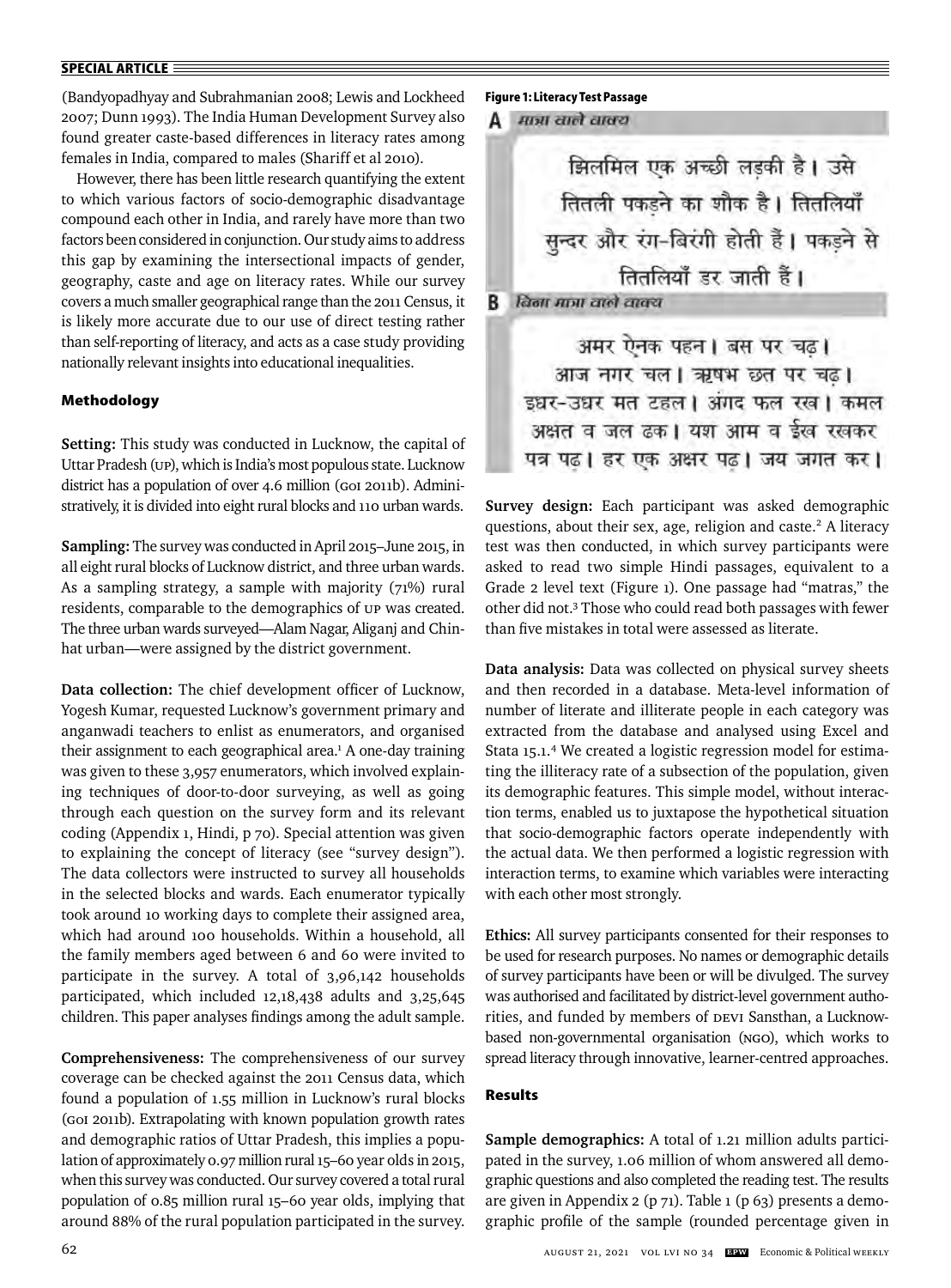brackets), as well as UP demographic profile, indicating that the sample is reasonably representative of the population of UP, with the exception that our sample had substantially more sc/sr population and fewer from minority communities.

|             | Table 1: Demographic Profile of Survey Participants, 15–60 Years Old |               |                                                                                           |
|-------------|----------------------------------------------------------------------|---------------|-------------------------------------------------------------------------------------------|
|             | Global Dream Survey Lucknow, 2015                                    | Census        |                                                                                           |
|             |                                                                      |               | Uttar Pradesh, 2011                                                                       |
|             | Male (%)                                                             | Female (%)    | All 15-60 Years Old (%) <sup>5</sup>                                                      |
| Age         |                                                                      |               |                                                                                           |
| $15 - 35$   | 3,62,960 (64)                                                        | 3,29,056 (66) | 7,26,93,904 (64)                                                                          |
| $36 - 50$   | 1,50,572 (27)                                                        | 1,27,923 (26) | 2,99,76,937 (26)                                                                          |
| $51 - 60$   | 50,278 (9)                                                           | 41,340 (8)    | 1,16,91,976 (10)                                                                          |
| Geography   |                                                                      |               |                                                                                           |
| Rural       | 4,06,173 (72)                                                        | 3,47,700 (70) | 8,63,65,755 (76)                                                                          |
| Urban       | 1,57,637 (28)                                                        | 1,50,619 (30) | 2,79,96,221 (24)                                                                          |
| Caste       |                                                                      |               |                                                                                           |
| SC/ST       | 1,96,472 (35)                                                        | 1,70,478 (34) | 2,43,20,097 (21)                                                                          |
| OBC         | 2,10,764 (37)                                                        | 1,88,208 (38) | 4,83,04,517 (42)                                                                          |
| Minority    | 79,919 (14)                                                          | 70,336 (14)   | 2,47,91,900 (22)                                                                          |
| General     | 76,655 (14)                                                          | 69,297 (14)   | 1,69,45,462 (15)                                                                          |
| Grand total | 5,63,810 (53)                                                        | 4,98,319 (47) | 11,43,62,817 (100)                                                                        |
|             |                                                                      |               | Source: Figures for Lucknow are from authors' survey. Figures for Uttar Pradesh are drawn |

from census data (GoI 2011c, 2011e).

**Rural/urban inequalities in literacy:** Our survey found a substantial gap in adult literacy rates between urban and rural areas (Figure 2). Seventy-three percent of adults in the three urban blocks could read, compared to 62% in the eight rural wards.

#### **Figure 2: Literacy Rate by Urban/Rural Area** (%)



**Religio-caste inequalities:** General caste respondents were by far the most literate, at 82%, while SC/ST was the least literate group, at just 57% (Figure 3).



**Gender inequalities:** A substantial literacy gap between men (71%) and women (59%) was present in the sample (Figure 4).



**Age inequalities in literacy:** Large age-based literacy inequalities were also revealed by our survey. While the oldest age bracket surveyed (51–60 year olds) had a literacy rate of just 44%, this rose to 52% for 36–50 year olds and 73% for 15-35 year olds. Using narrower bins of five years, the youngest cohort had double the literacy rate of the oldest (Figure 5).

#### **Figure 5: Literacy Rate by Age Group** (%)



**Literacy by years of schooling completed:** One of the strongest predictors of literacy, unsurprisingly, is years of schooling completed. Figure 6 shows that literacy rates double from 48% amongst those without a school education, to 96% for those who have studied at the senior secondary level.<sup>6</sup>



As we have seen, a primary finding of our survey is that literacy rates are much higher among younger age cohorts. A key question, then, is the extent to which this improvement is driven by an increase in average years of schooling, as opposed to an improvement in the quality of education. A simple comparison of literacy rates among different age cohorts with the same years of schooling provides insight into this question. Figure 7 (p 64) shows that literacy rate is almost independent of age, once years of schooling have been controlled for. This indicates that improvements in literacy rates over time have been driven primarily by an increase in years of schooling attained—not an improvement in the quality of school education.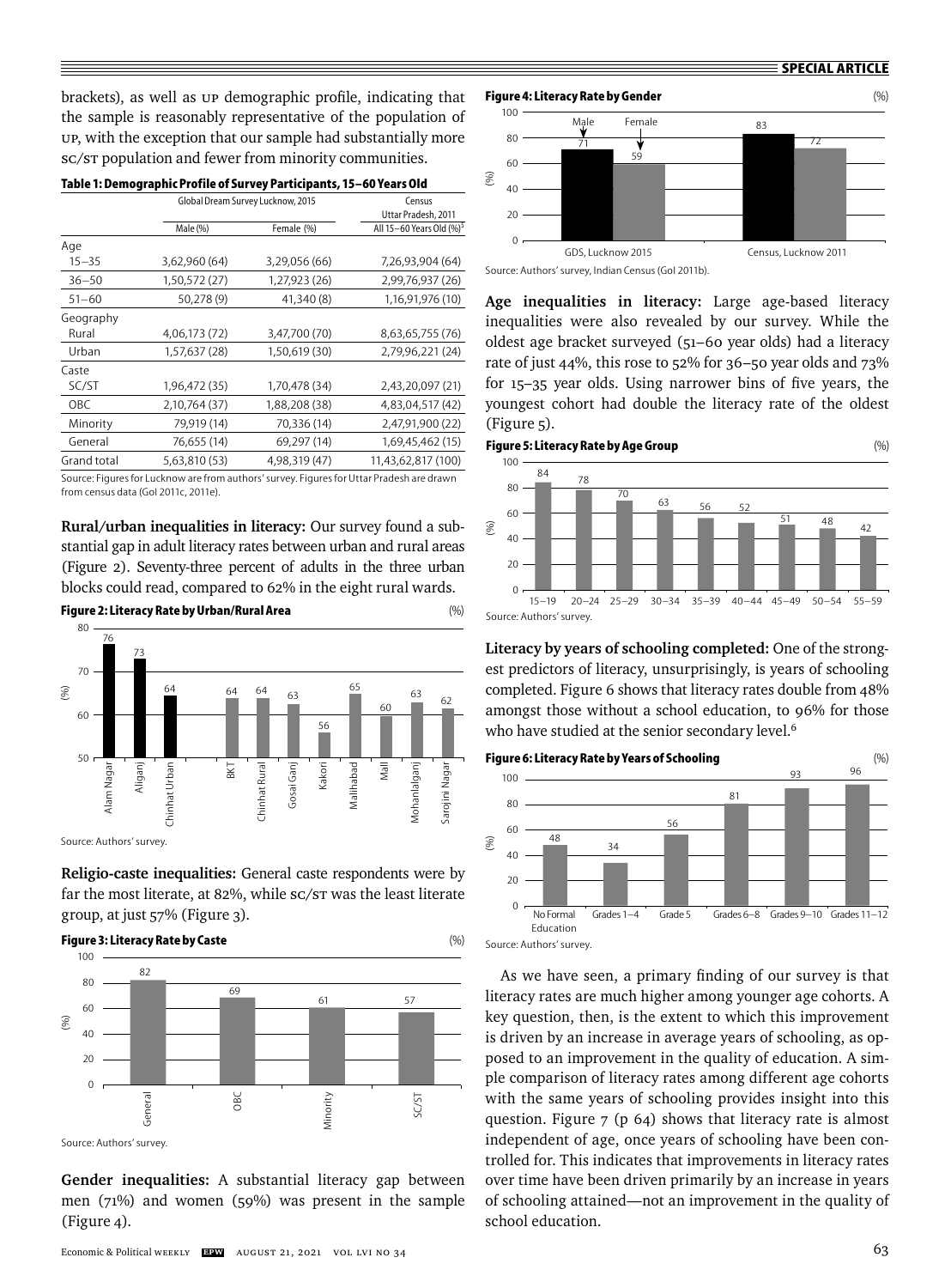#### **Figure 7: Literacy Rate by Age Group and Years of Schooling**



Other demographic factors discussed in this paper (gender, caste and geography) are also strong determinants of literacy primarily via their impact on years of schooling. For instance, there is a minimal literacy gap between men and women who have attained an equal educational level. Rather, most of the gender literacy gap is attributable to a difference in years of schooling: to take one indicative statistic from our survey, only 19% of women were educated beyond Grade 5 (compared to 28% of men).

**Adjusted illiteracy rates:** The results of the simple logistic regression are shown in detail in Appendix  $3$  (p  $71$ ), and summarised in Table 2. This regression uses gender, geography, age and caste as independent variables, predictive of illiteracy rate, without any interaction terms.

Variable Factor Level Illiteracy Crude Odds Regression Adjusted Adjusted— Rate Ratio (OR) (OR) Illiteracy Crude (Crude %) and the contract of the contract of the contract of the contract of the contract of the contract of the contract of the contract of the contract of the contract of the contract of the contract of the contract of points) and the contract of the contract of the contract of the contract of the contract of the contract of the Gender Male 29.3 Female 41.1 1.68 1.85 43.5 2.4 Geography Urban 27.5 Rural 37.9 1.61 1.62 38.1 0.2 Age 15–35 26.7 36–50 48.3 2.56 2.87 51.1 2.8 51–60 55.7 3.45 4.05 59.6 3.9 Caste General 17.8 OBC 31.7 2.14 2.19 32.2 0.5 Minority 39.4 3.01 3.64 44.1 4.7 SC/ST 43.3 3.52 3.69 44.4 1.1

**Table 2: Odds of Illiteracy, Crude and Adjusted**<sup>7</sup>

Source: Authors' survey, STATA regression.

The logistic regression shows that each factor of disadvantage is more significant than the crude numbers indicate: the adjusted odds ratios, and hence adjusted illiteracy rates, are higher. This is because some of the effects are masked by demographic correlations with the other factors.

The starkest example of this is the "minority" category, which has an adjusted illiteracy rate almost 5 percentage points higher than its crude illiteracy rate. The primary reason is that while 29% of the overall sample lived in urban areas, 51% of the minority population did. Once this over-representation in relatively literate urban areas has been taken into account, the literacy rate of the minority category is no longer statistically significantly different from SC/ST groups. The concentration of Muslims in urban areas conceals their extent of disadvantage in census figures, too. While 34% of India's 15-60 year olds live in urban areas, among Muslims the proportion is 43% (GoI 2011e). The census gives a literacy rate of 73% for 15–60 year olds overall, and 67.3% for Muslims. Adjusting for urbanity—that is, if the Muslim population had the same rural–urban split as India overall—the literacy rate for Muslims drops to 65.9%.

**Compound effects:** The simple logistic regression model assumes that there is no interaction between the different factors. However, a comparison of the model's predictions and the actual literacy rates for various disadvantaged subgroups indicates that there is a strong interaction between the different factors. Table 3 shows the literacy rates for the six subgroups that do not have any of the dimensions of privilege (in contrast to the male, urban, general and 15–35 age subgroups).

**Table 3: Literacy Rates for Most Disadvantaged Subgroups, Expected vs Actual**

| Gender | Geography | Caste                                                                                           | Age       | Population | Expected<br>Literacy<br>Rate (%) | Actual<br>Literacy<br>Rate (%) | Difference<br>(percentage<br>points) |
|--------|-----------|-------------------------------------------------------------------------------------------------|-----------|------------|----------------------------------|--------------------------------|--------------------------------------|
| Female | Rural     | SC/ST                                                                                           | $36 - 50$ | 35.040     | 31.2                             | 19.1                           | 12.0                                 |
| Female | Rural     | SC/ST                                                                                           | $51 - 60$ | 10.988     | 24.3                             | 10.2                           | 14.1                                 |
| Female | Rural     | Minority                                                                                        | $36 - 50$ | 8.099      | 31.5                             | 28.6                           | 2.9                                  |
| Female | Rural     | Minority                                                                                        | $51 - 60$ | 2.487      | 24.5                             | 19.9                           | 4.6                                  |
| Female | Rural     | OBC                                                                                             | $36 - 50$ | 34.132     | 43.3                             | 32.2                           | 11.1                                 |
| Female | Rural     | OBC                                                                                             | $51 - 60$ | 10,961     | 35.1                             | 24.0                           | 11.1                                 |
|        |           | $C_{\text{a}}$ , $\mu$ as $\Lambda$ , the sum of structure $CTAT\Lambda$ resonance in $\Lambda$ |           |            |                                  |                                |                                      |

Source: Authors' survey, STATA regression.

While each of these groups suffers compounding disadvantage, the starkest example is found in the most disadvantaged group: female, rural, sc/sr, 51-60 year olds. The logistic regression model, simply adding together these factors of disadvantage, predicts that a quarter of this group will be able to read. The reality is far worse: just one-tenth are literate. The large difference between the expected and actual literacy rates show that the various factors of socio-demographic disadvantage do not simply function independently, they compound each other.

**Figure 8: Differing Literacy Gaps as an Indicator of Compounding Disadvantage**



Source: Authors' survey.

The difference in literacy rates between two socio-demographic groups, which we term "literacy gaps," is a useful concept to explore the notion of compounding disadvantage. As seen above in the discussions on rural/urban, religio-caste, gender and age inequalities, there are substantial literacy gaps in each of the four dimensions considered. However, these literacy gaps in each dimension tend to be greater among groups already disadvantaged in other dimensions. For instance, the gender gap overall is 12% (male: 71%, female: 59%). Among the privileged subgroups (urban, general, 15–35 year olds), not only are literacy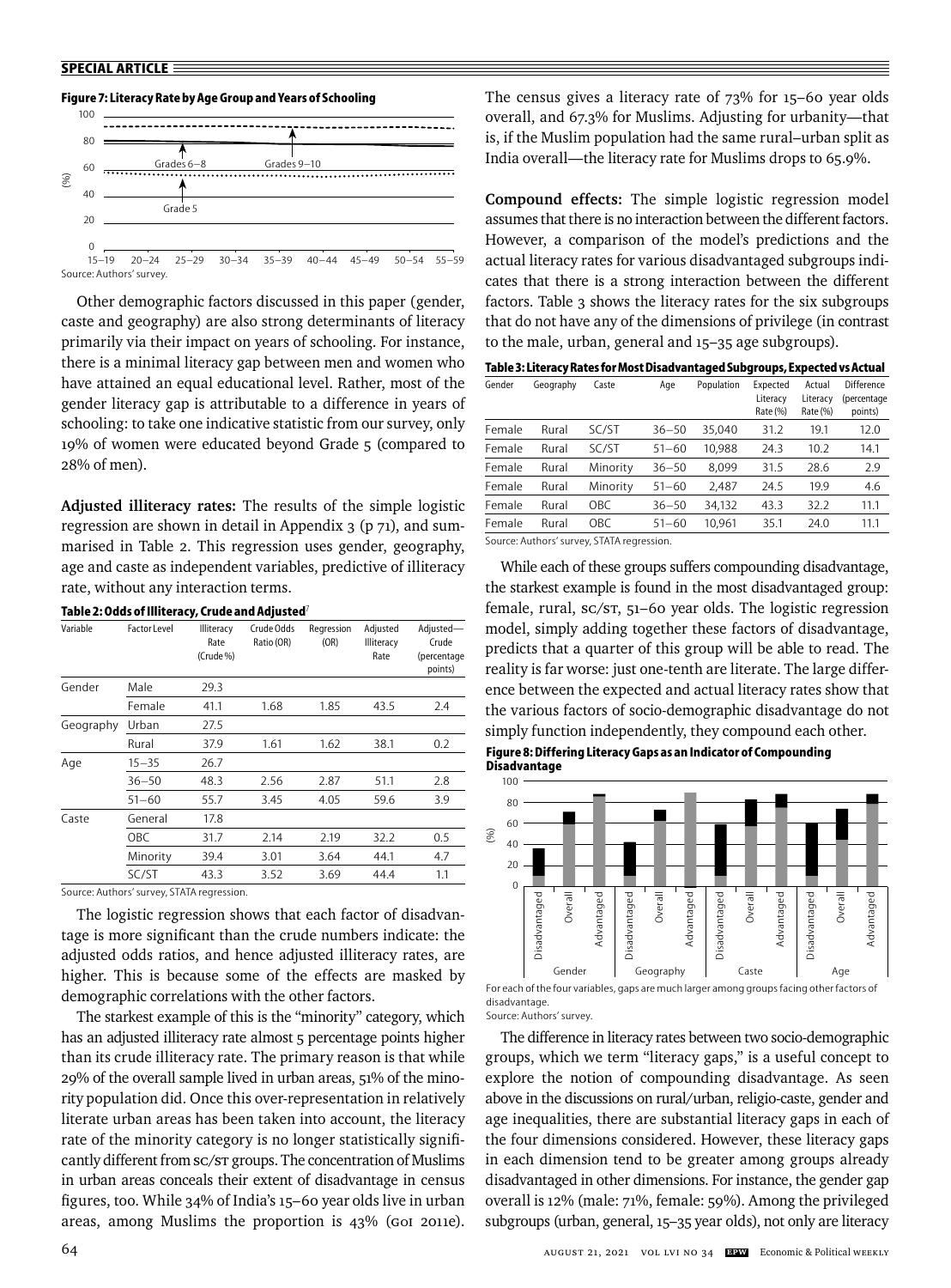rates higher, but the gender gap is much smaller, at 2 percentage points (male: 87%, female: 85%). In contrast, the underprivileged (rural, SC/ST, 51–60 year olds) have a much larger gender gap of 26 percentage points (male: 36%, female: 10%). This compounding literacy disadvantage is highlighted in Figure 8 (p 64).

**Interactions between pairs of variables:** The much larger gaps among disadvantaged groups indicate strong interactions between the different variables. There is a simple metric that enables us to quantify the interactions between pairs of variables, which we term "gaps squared." Figure 9 shows how this metric works for the intersection of gender and geography, which is calculated by subtracting the urban from the rural gender gap, yielding  $10\%$ .<sup>8</sup> Essentially, the larger geographical gap for females compared to males—equivalently, the larger gender gap for rural areas compared to urban areas—shows that the two variables interact.



Source: Authors' survey.

**Table 4: Intersectionality between Pairs of Variables**

| Two-factor<br>Combinations                 | Gaps Squared<br>(percentage<br>points) | Logistic Regression<br><i>(interaction)</i><br>coefficient) |
|--------------------------------------------|----------------------------------------|-------------------------------------------------------------|
| SC/ST, 51-60                               | 22.8                                   | 0.67                                                        |
| 51-60, rural                               | 17.1                                   | 0.63                                                        |
| Female, 51-60                              | 12.8                                   | 0.52                                                        |
| SC/ST, rural                               | 10.4                                   | 0.47                                                        |
| Female, rural                              | 10.2                                   | 0.42                                                        |
| SC/ST, female                              | 9.1                                    | 0.21                                                        |
| Source: Authors' survey: STATA rearession. |                                        |                                                             |

Table 4 compares the intersectionality of each pair of variables through this "gaps squared" metric. A second metric, the coefficients shown by another set of logistic regressions done for each pair of interactions, is also used (Appendix 4, p 71).

The metrics indicate that the strongest interaction is age– caste, followed by age–geography. That is, older generations have greater caste and geographical inequality in literacy rates. Both metrics also show substantial interaction between all of the variable pairs.

Another way to represent this intersectionality is to group together people who have the same number of factors of disadvantage, as shown in Figure 10. Here a "factor of disadvantage" is counted as anything apart from the privileged reference group. For instance, SC/ST, OBC and minority categories are all counted as factors of disadvantage.9 A person with three factors of disadvantage has a 60% chance of being literate, whereas a person disadvantaged in all four of the dimensions has just a 24% chance.

### **Discussion**

This study directly tested the literacy of over one million people in Lucknow, finding significant literacy inequity along socio-demographic lines. These dimensions interact with each

**Figure 10: Compounding Impact of Number of 'Factors of Disadvantage' on Literacy Rate** 



other such that those who experience multiple factors of disadvantage have very low literacy rates. Encouragingly, most of these inequalities are diminished among younger cohorts. We now compare our finding to census data, consider the factors that lead to literacy inequality, and discuss mechanisms that compound disadvantage.

**Self-reporting versus direct-testing:** Our methodology of directly testing participants' literacy is likely to be more accurate than the census, which relies on self-reporting. The 2011 Census reports a literacy rate of 82% in urban Lucknow, substantially higher than our finding of 73%. In rural Lucknow, the census reports 68%, compared to our finding of 63% (GoI 2011b).

These differences are likely due to generous self-reporting bias. Many people who report to census officials that they can read do not pass standard literacy tests. A study of 20 countries, primarily in sub-Saharan Africa, found that the literacy rate calculated from direct testing was, on average, 8 percentage points lower than the official self-estimation-based literacy rate (UNESCO 2015). Similar results have been found in Bangladesh (Nath 2007). In India, an older National Sample Survey (NSS) study found that an astonishing one-third of those who claim to be literate failed a literacy test, corresponding to a gap of almost 20 percentage points between the official and actual literacy rates (Govinda and Biswal 2005). It is now widely recognised that direct testing is more accurate than self-reporting (UIS 2008).

**Explaining literacy inequalities:** There are substantial geographical, gender, caste and age inequalities in literacy rates. Various explanations can be posited for these socio-demographic inequalities. The urban–rural literacy gap has been welldocumented (Agarwal 2014). Our survey found rural areas to have a literacy rate of 62%, compared to urban areas' 73%. The NSS (2015) found an even larger gap, of 20 percentage points, at the national level. Rural areas have lower literacy rates than urban areas for several reasons. Access to education is lower, with schools less resourced and further away. The NSS (2015) found that only 37% of rural households had a secondary school within one kilometre, compared to 73% of urban households. Further, lack of job opportunities in the formal sector may reduce the economic utility of education, potentially curbing motivation. In general, greater poverty in rural areas is both a cause and a result of lower educational opportunities.

Our survey revealed substantial gender inequality in literacy rates (male: 71%, female: 59%). The census found a similar gap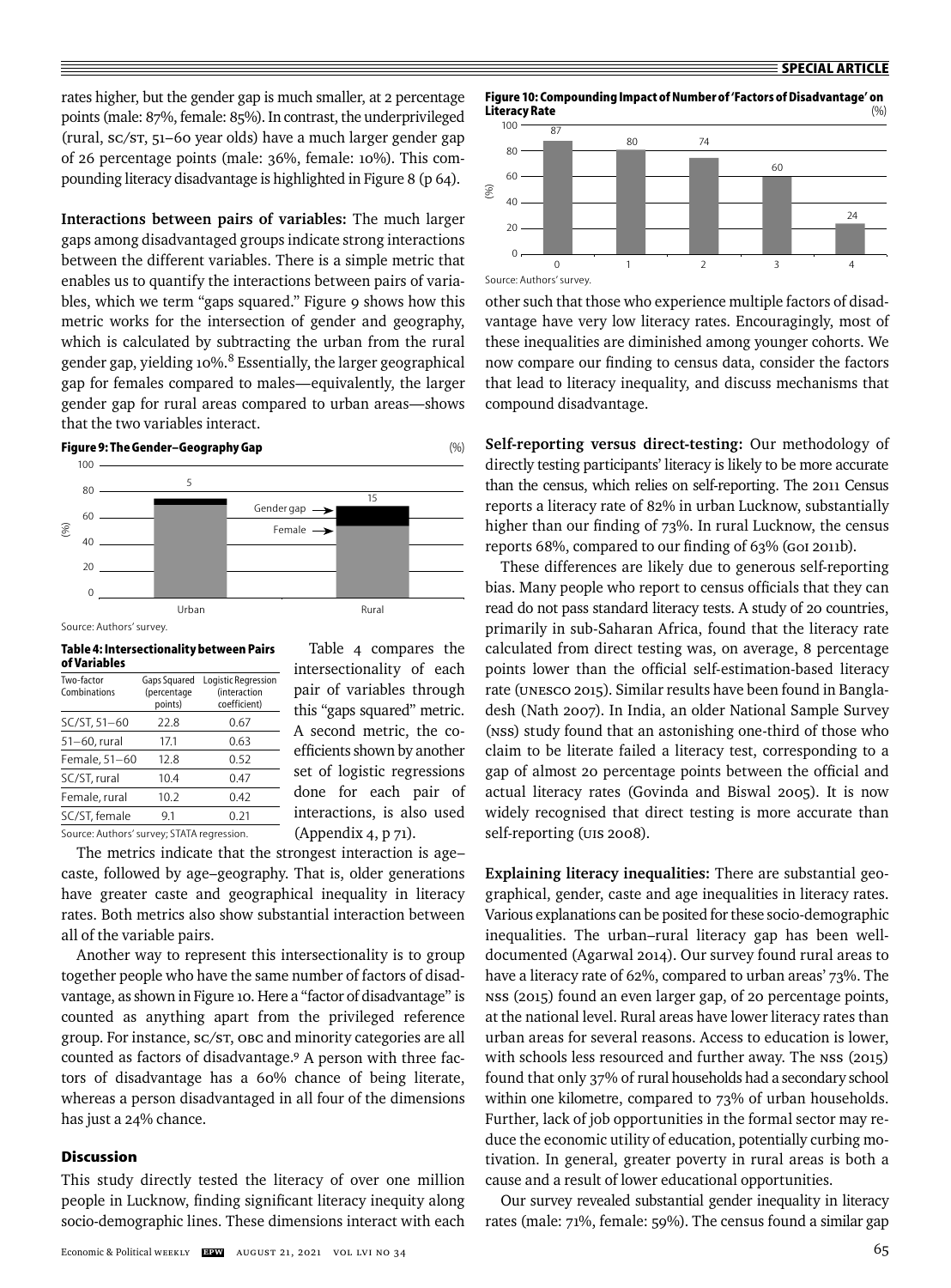in Lucknow: 83% (male) versus 72% (female) (Figure 4). This gap is smaller than the national average, which according to the census was 17 percentage points (with the literacy rate as follows: male: 82%, female: 65%). This is in keeping with the general finding that gender inequality in literacy is smaller in urban and peri-urban areas (Mukunthan 2015). The marked gender disadvantage is primarily caused by intra-household gender discrimination in educational investment (Kingdon 2010). Families are more likely to enrol their sons in fee-paying private schools, while girls are under-represented in private education (Azam and Kingdon 2013). This patriarchal cultural norm is rationalised in a setting where a newly married woman will typically join her husband's family after marriage, meaning that any gains from investing in education will not accrue to the girl's parents (Jana 2017).

Our survey revealed a gap of 25 percentage points between the most disadvantaged caste group (SC/ST: 57%) and the most advantaged (general: 82%), and an 8 percentage points gap between the sc/sr group and the overall mean (65%). This is similar to the census data for UP, which puts sc literacy rates at 57%, compared to 66% for the overall population (GoI 2011d, 2011e). We found the literacy rate of religious minorities (primarily Muslims) to be 61%, though, as discussed above, they are as disadvantaged as SC/ST when urbanity is controlled for. There are several factors contributing to the lower literacy rates among disadvantaged castes and minority religions. There are ongoing instances of active caste-based and religious discrimination in schools in India (HRW 2014; Bajoria 2015; *National Herald* 2018). Entrenched economic inequalities ensure people from a disadvantaged caste or minority religion have fewer educational opportunities, even without direct discrimination (Sen 2013).

Older people have lower literacy rates compared to the younger generation. The 2011 Census, using different age brackets, found literacy rates ranging from 89% for 15-19 year olds, to 61% for 35–59 year olds and 36% for those above 60 (GoI 2011d). Unlike the other dimensions of socio-demographic disadvantage discussed in this paper, this inequality could be viewed positively, as higher literacy rates for young people are indicative of improvements in access to education over the past several decades. However, the positive trend of younger generations becoming more literate should not lead us to neglect the literacy of millions of older adults.

**Explaining compounding disadvantage:** We have seen above that the socio-demographic determinants of literacy act not just in isolation, but also in concert. Several mechanisms contribute to this compounding effect: (i) Schooling opportunities were more culturally restricted in the past, making it particularly disadvantageous to be an older woman or an older sc/st person. (ii) Rural areas had lower school availability in the past, meaning that geographical and age disadvantage compound each other. (iii) Lower castes tend to be more culturally conservative, meaning that caste and gender disadvantages interact synergistically.10 (iv) Rural areas tend to have harsher caste and gender inequalities, making it

**Figure 11: Interconnections between Different Dimensions of Socio-demographic Disadvantage**



Interconnections are given in hexagons; socio-demographic disadvantages in circles.

particularly disadvantageous to be a rural woman or a rural SC/ST person.

These potential interconnections between different forms of socio-demographic disadvantage are represented by the simple schematic in Figure 11. Does the data shed much light on which are the most powerful interactions? While our study cannot draw causal connections, it does examine correlations linked to the outcome of literacy. As analysed in the subsection on "interactions between pairs of variables" above, there is substantial evidence for each of these mechanisms of interaction.

## **Policy Implications**

**Measuring illiteracy accurately:** Despite progress in improving literacy rates, India still faces severe literacy inequalities. Moreover, those in positions of power are likely to be privileged on several dimensions outlined above: male, urban, high-caste Hindus. In this context, there is substantial danger that the problems faced by disadvantaged groups, including low literacy rates, may remain invisible to policymakers. The inflation of literacy rates due to self-reporting in the census exacerbates the potential for complacency and downplaying of the illiteracy crisis. It is vital that accurate information is collected nationwide on literacy rates, through direct testing, so that policy can be informed accordingly.

**Quality and equality in schools:** As our study shows, literacy rates are much higher among younger cohorts than older ones. This increase has been driven by an increase in mean years of schooling among younger cohorts. While this improvement in schooling quantity is to be celebrated, unfortunately, our results indicate that school quality remains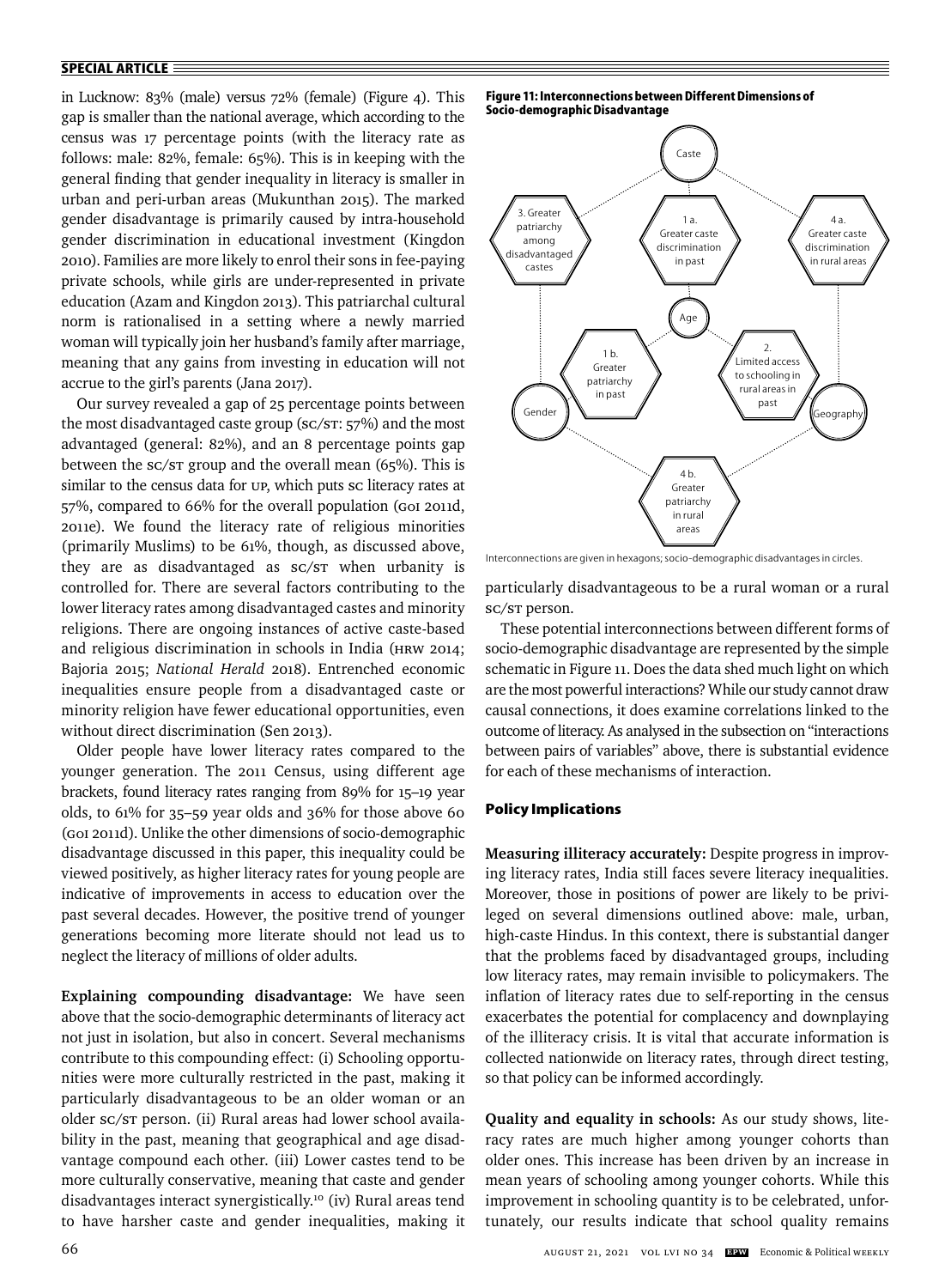unacceptably low. Only 56% of adults who completed five years of schooling can read and write—and this figure remains roughly the same across age cohorts. The primary long-term solution to low literacy rates, and to socio-demographic educational disadvantage, is ensuring quality and equality in school education.

Efforts over the past decade have increased nationwide enrolment rates to 96% (MHRD 2016). However, educational quality remains a major concern. Our survey found a literacy rate of just 70% among 10 year olds in government schools. This is somewhat more encouraging than the Annual Status of Education Report's (ASER 2018) finding that in the nation's villages, just half of Grade 5 students can read a Grade 2 text. Whatever the precise figures, public schools are clearly failing to teach a large proportion of students basic reading skills. The COVID-19 pandemic has further weakened and disrupted the education system, increasing the severity of the learning crisis particularly for those on the wrong side of the "digital divide" (EPW Engage 2021). Globally, the COVID-19 pandemic has pushed hundreds of millions of children into learning poverty (World Bank 2021).

Given the overall low performance of public schools, many parents and policymakers place their hope in private schools. Private schools are experiencing rapid growth, such that 49% of urban and 21% of rural 6–10-year-old children attend private schools (Kingdon 2016). In our study, private school students did fare slightly better than their public school counterparts, with 78% of 10 year olds able to read versus 70% in government schools. However, a substantial portion of this difference can be explained by the over-representation of urban, high-caste children in private schools; once this has been taken into account, much of the perceived privateschool advantage disappears. Furthermore, issues of affordability mean private schools remain beyond the reach of precisely those disadvantaged groups most needing to close their literacy gaps.

To improve the long-term literacy rates of disadvantaged groups, we must reform the public education system. Policy solutions must include a combination of top-down and bottomup approaches driven by greater political will at all levels (Masino and Nino-Zarazua 2016). Possible ways forward include: (i) increasing government spending on education, rising from the current 3.1% of gross domestic product (GDP) (Khaitan 2021); (ii) developing localised supervisory systems and pay scales that increase teacher attendance and effort (Pritchett and Murgai 2007); (iii) and shifting away from rote learning, towards interactive, learner-centred approaches (Global Dream 2021).

**Active approaches to adult literacy:** Improving school education is vital for India's future, but the present reality of hundreds of millions of illiterate adults must also be addressed through adult literacy programmes (Shukla and Mishra 2019). An attritional approach to adult illiteracy, that the problem will gradually reduce as new generations of well-educated children become adults, is naïve, given the large number of teenagers who remain illiterate and are becoming adults. Further, there are tremendous benefits of literacy across multiple spheres of life.

**Income:** Adult literacy programmes can be very time and costefficient in imparting literacy (Barakat 2016). In contrast, the costs of remaining illiterate are tremendous. Illiterate people earn an estimated 30%–42% less than their literate counterparts around the world (WLF 2015).

Health: Numerous studies have demonstrated the significant positive effects of literacy on public health and in lowering infant mortality (University of Cambridge 2013; Shetty and Shetty 2014). In developing countries, a child born to a literate mother is 50% more likely to survive past age five, relative to a child born to an illiterate mother (WLF 2015).

**Human rights:** Everyone has the right to earn a living wage, to participate in democratic society, and to access good healthcare. Illiteracy deprives many people of these rights, leading some to suggest that literacy itself is a human right (UIS 2008). An attritional approach to reducing illiteracy fails to grant people their human rights.

**Education benefits for children:** Improvements in adult literacy tend to lead to better educational outcomes for children (Taylor et al 2016). Our survey shows a strong positive correlation between child and adult literacy rates at the block level. A large body of literature suggests that increasing adult literacy rates boosts school enrolment (Chudgar 2009). Investing in adult literacy thus has intergenerational benefits, as helping adults become literate also catalyses literacy improvement for the next generation.

This study shows the urgent need for programmes to increase adult literacy, with a focus on underprivileged populations, and particularly those with multiple disadvantages: minorities, oppressed castes, older and rural women. To successfully reach people facing multiple factors of disadvantage, we need to first understand the constraints they experience. For instance, women's mobility may be restricted by patriarchal norms, making it vital for any literacy programme to be decentralised enough that it reaches learners in or near their homes. Rural labourers may face seasonal time constraints around agricultural work: literacy campaigns could be best conducted during months without planting or harvesting. While the Saakshar Bharat Mission has been a commendable effort to increase adult literacy rates, its 300-hour duration is a daunting time commitment for many illiterate people (Hanneman 2015). The more recent Padhna Likhna Abhiyan aims to make people literate in 120 instructional hours, though this is yet to be implemented on a large scale (Chukath 2020). Any literacy programme must identify reasons for its target population which is currently illiterate, and tailor its content, location and timings to make it as convenient and attractive as possible for those it is trying to serve, as well as incorporate the best possible pedagogy to accelerate literacy learning.

As the National Education Policy (NEP) states, volunteerism and community mobilisation are key success factors of adult literacy programmes. It is imperative that we inspire and equip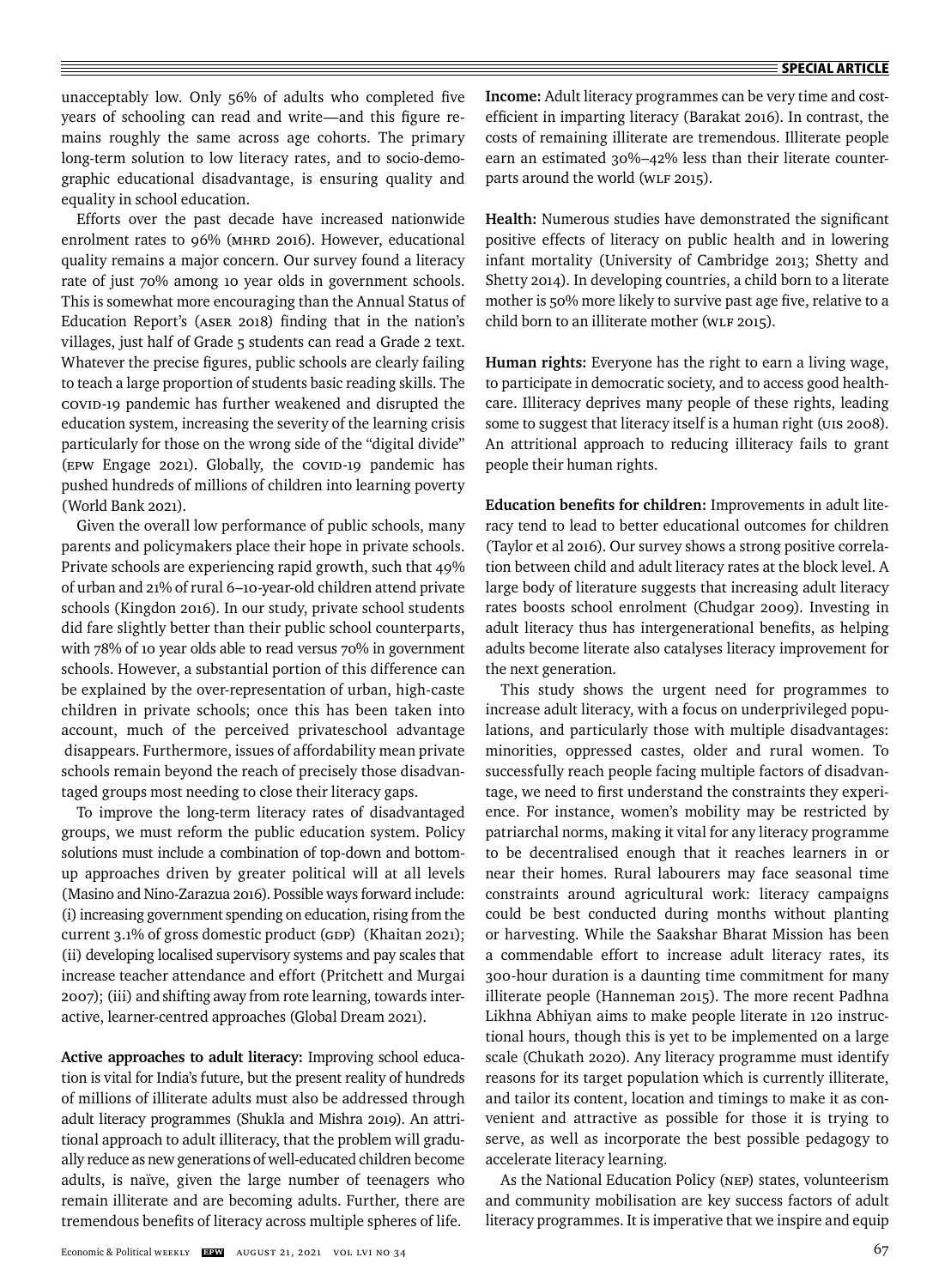large numbers of people to teach literacy locally, within their own communities. In the words of the NEP 2020, a powerful solution to India's illiteracy problem is that "every literate member of the community could commit to teaching one student/person how to read" (MHRD 2020). Indeed, as Shukla and Mishra (2019) note, only 9.6% of households do not have any literate people. A substantial proportion of illiterate people have at least one literate family member; if these family members can be encouraged, trained and equipped to teach literacy within their household, India will make rapid strides towards literacy for all.

**Need to empower minority communities:** There is a conception in Indian politics that middle-class, upper-caste Hindus are being squeezed by reservationist policies and unable to get ahead (Asher et al 2018). However, as our study documents, minorities and SC/ST people face ongoing severe educational disadvantage. Indeed, others have shown that Muslims have the lowest rates of upward mobility in the nation as well as the lowest rates of enrolments in higher education, even lower than SC/ST groups (Asher et al 2018; Bahri 2016). Furthermore, religious minorities (particularly Muslims) seem to be falling further behind the rest of society in terms of literacy rates: among the oldest age cohort (55–59 year olds), there is no literacy gap between minorities and the rest, whereas for 15–19 year olds, there is an 8 percentage points gap. This is part of a broader system of political, economic and social disadvantage and discrimination that Muslims face in the so-called "New India" (HRW 2018).

How can policymakers create educational systems that are more inclusive of disadvantaged groups, particularly religious minorities? Our survey revealed that Muslims suffer from high dropout rates in upper primary and lower secondary school: 18% of 14 year olds in the minority category are not in school, compared to 10% of 14 year olds overall. Furthermore, 61% of minority children not in school cited poverty as the primary reason for non-enrolment. The COVID-19 pandemic is causing millions more to drop out of education (*New Indian Express* 2021). In this context, a targeted conditional cash transfer (CCT) scheme could be worth trialling. Cash transfers conditional on school attendance and/or a minimal performance bar have been successful in improving educational outcomes in numerous nations, including Bangladesh and Pakistan (Fiszbein et al 2009; Schurmann 2009; UNGEI 2014). A CCT could be a potentially powerful tool to reduce child labour and increase school completion rates for disadvantaged groups. Another aspect of increasing schools' attractiveness to Muslims would be to reverse the "saffronisation" of textbooks and stop

attempting to cast India's Muslims as foreigners and invaders (Arafath 2016).

### **Methodological Considerations**

A primary strength of this study is its sample size of 1.06 million respondents. As discussed above, direct-testing of literacy is more accurate than self-reporting. The lack of data validation mechanisms meant that there may have been heterogeneity in the data collectors' understanding of what reading level was required to be termed "literate;" however, the large sample size reduces the potential impact of individual differences between the data collectors. A further limitation is that approximately 12% of households in the survey zones did not take part in the study, either due to not being at home or refusing consent. We assume that there is negligible systematic bias, such that the set of households that participated is demographically very similar to those which did not participate. This assumption is strengthened by the observation that our sample's demographics are very similar to those of the UP population (Table 1). The limited socio-demographic variables restrict the complexity of our analysis. Data on the employment status, income, parental years of education and house size of respondents may have contributed substantial explanatory power to the dependent variable of literacy. Future qualitative research is needed to explore and unpack the mechanisms that lead to compounding educational disadvantage.

### **Conclusions**

Demographic factors like age, gender, caste and geography have substantial impact on literacy, and also interact strongly: people who experience multiple factors of disadvantage have disturbingly low literacy rates. Thus, rural, 51–60 year olds SC/ST women in Lucknow district have a literacy rate of just 10%, far lower than we would expect if the dimensions of disadvantage operated independently. High rates of illiteracy, and persistent socio-demographic inequalities, have been further exacerbated by the COVID-19 crisis.

Literacy is vital at multiple levels, from the health and wellbeing of the individual, to the social and economic strength of the nation. Yet, inflated literacy estimates from the census and the marginalisation of disadvantaged groups can conceal the inconvenient truth of illiteracy in modern India. However, a relatively modest investment in active, targeted adult literacy programmes could bring massive economic, social and health returns. Government, NGOs, CSR funds and ordinary individuals collectively have an opportunity and a responsibility to rapidly work towards universal literacy, thereby building a foundation for a more educated and equitable India.

#### **NOTES**

Sikhs, etc), and General (those who do not fit in any of the other categories, hence generally of advantaged castes). These categories are based on the census classification; except that we have introduced "minority" as a category, since many Muslims face disadvantage similar to oppressed castes. However, some Muslims identify as OBC; respondents were asked to self-declare which category they most identified with.

- 3 Hindi is the mother tongue of the vast majority of Lucknow residents. Vowels in Hindi have two different forms: when they follow a consonant, the "matra" form is used.
- 4 See Appendix 2 for this raw meta-level data.
- 5 Figures for geography and age are drawn from census data for UP (GoI 2011c). Caste estimates are drawn from census data (GoI 2011).

 <sup>1</sup> An anganwadi is a government-sponsored crèche for children aged three to six years, which provides nutritious food and some basic pre-school education.

 <sup>2</sup> We used four categories for religio-caste: Scheduled Caste (SC) or Scheduled Tribe (ST), Other Backward Classes (OBCs), minority (this is primarily Muslims, but also includes Christians,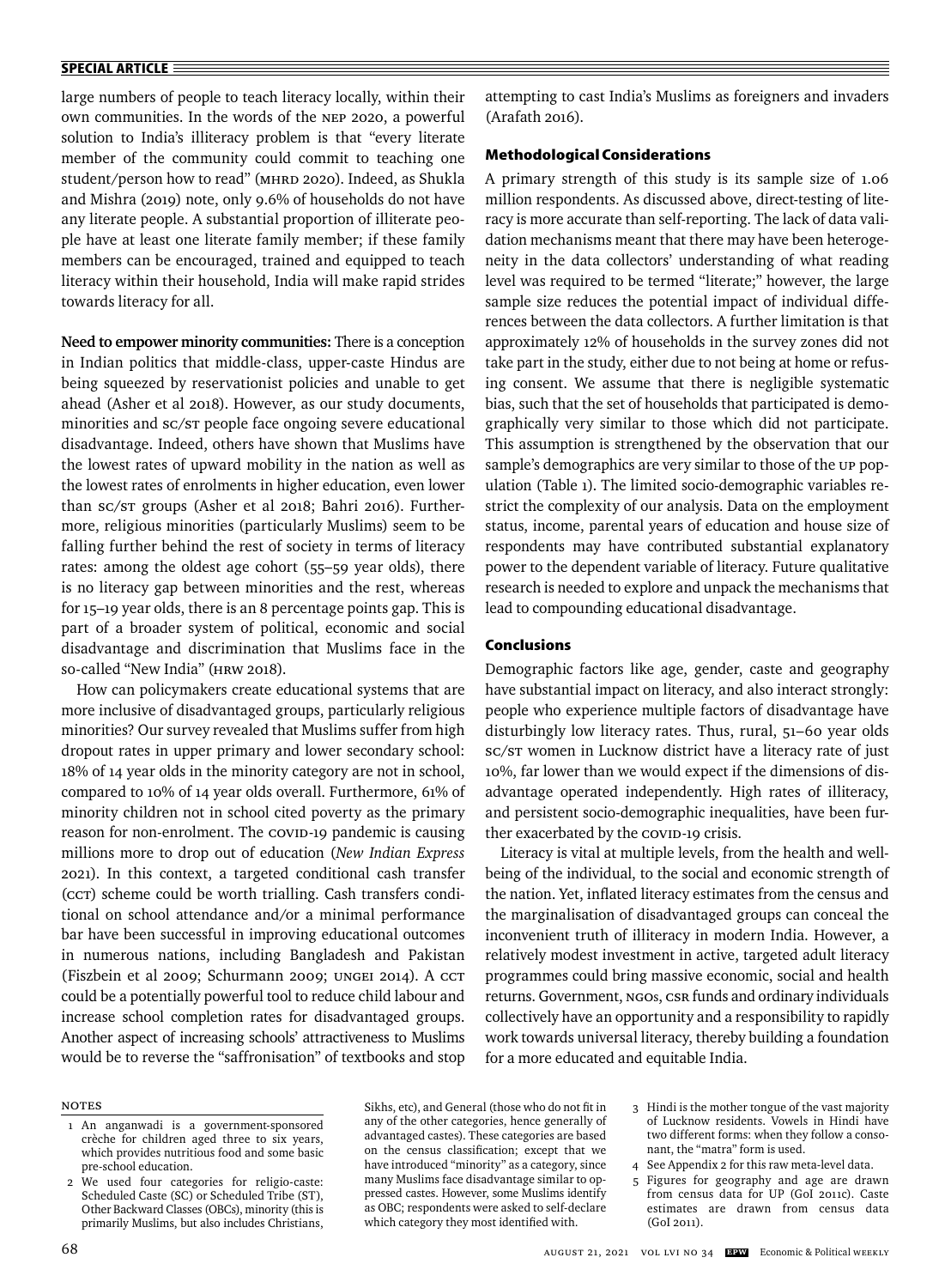- 6 It is somewhat surprising that the literacy rate of those who attained between one and four years of education is lower than that of those who received no schooling at all. One can only assume that this is due to negative correlations between factors that lead to children dropping out of school at a young age (such as learning difficulties, extreme poverty and child labour), and their ability to learn to read and write at a later age.
- Of the four variables discussed in this paper, two are binary (gender, geography), one is quaternary (caste), and one is continuous, but has been reduced to three bins for purposes of analysis (age). This 2\*2\*3\*4 structure means that there are 1\*1\*2\*3 categories, which will be considered in the regression, as the most privileged category is the reference group (first row of each variable). Adjusted illiteracy rate is calculated using the crude illiteracy rate of the reference group and the odds ratio found in the regression (OR).
- 8 Of course, comparing the gender gap in rural versus urban areas yields the same score. The Gap squared metric can be calculated easily:  $Gap2 = (Y - y) - X(Y - y) = (xY + yX) - (XY + xy).$ Here, the small letters indicate a disadvantage; and the capital letters, an advantage. That is, for the Gender–Geography Gap squared score, *x* indicates female, *X* indicates male; *y* indicates rural, *Y* indicates urban. *Xy* indicates male rural people, *xY* indicates female urban people, and so forth. To calculate this metric for nonbinary variables, we simply took the most and least privileged groups.
- 9 Here, "0" represents the privileged reference group used in the logistic regression: 15–35 year old urban males of the general caste; ' represents populations who differ from this reference group in only one dimension (for example, 36–50 year old urban males of general caste); and so on.
- 10 For instance, Alcott and Rose (2017) find that gender makes a bigger difference among socioeconomically disadvantaged children. Women from disadvantaged castes are doubly burdened by patriarchy and caste hierarchy; this compounding disadvantage has been the subject of academic research for decades (Dunn 1993). Interestingly, while many would expect gender and religion to also act synergistically specifically, for there to be greater gender inequality within the Muslim community—our study found the converse. The gender gap for Muslims was 6 percentage points (male: 63%, female: 57%), compared to an overall gender gap of 12 percentage points; in our second logistic regression the interaction term between minority and female was a remarkable -0.258. Other studies have found, similarly, that there is a smaller gender gap among Muslims (Asadullah et al 2014).

#### **REFERENCES**

- Agarwal, Tushar (2014): "Educational Inequality in Rural and Urban India," *International Journal of Educational Development*, Vol 34, pp 11–19.
- Alcott, Benjamin and Pauline Rose (2017): "Learning in India's Primary Schools: How Do Disparities Widen Across the Grades?" *International Journal of Educational Development*, Vol 56, pp 42–51.
- Arafath, Yasser (2016): "Teaching to Hate: Hindutva's Textbook Rewriting Project Recasts India in Binaries," *Indian Express*, 19 July, https://indianexpress.com/article/opinion/columns/saffronisation-of-education-mughal-rulers-hindutvatextbooks-hrd-prakash-javadekar-2922216/.
- Asadullah, M Niaz and Gaston Yalonetzky (2012): "Inequality of Educational Opportunity in India: Changes Over Time and Across States," *World Development*, Vol 40, No 6, pp 1151–63.
- Asadullah, M Niaz, Uma Kambhamphati and F Boo (2014): Social Divisions in School Participation and Attainment in India: 1983–2004," *Cambridge Journal of Economics,* Vol 38, pp 869–93.
- ASER (2018): "Annual Status of Education Report," http://img.asercentre.org/docs/ASER%202018/ Release%20Material/aserreport2018.pdf.
- Asher, Sam, Paul Novosad and Charlie Rafkin (2018): "Intergenerational Mobility in India: Estimates from New Methods and Administrative Data,' http://www.dartmouth.edu/~novosad/anrindia-mobility.pdf.
- Azam, Mehtabul and Geeta Kingdon (2013): "Are Girls the Fairer Sex in India? Revisiting Intra-Household Allocation of Education Expenditure," *World Development*, Vol 42, pp 143–64.
- Bahri, Charu (2016): "Muslims Have the Lowest Rate of Enrolment in Higher Education in India," *Scroll*, 23 July, https://scroll.in/article/812272/ muslims-have-the-lowest-rate-of-enrolmentin-higher-education-in-india.
- Bajoria, Jayshree (2015): "Millions of Indian Children are Being Denied School Education Due to Discrimination," *Human Rights Watch*, https:// www.hrw.org/news/2015/05/19/millions-indian-children-are-being-denied-school-education-due-discrimination.
- Bandyopadhyay, Madhumita and Ramya Subrahmanian (2008): "Gender Equity in Education: A Review of Trends and Factors," Consortium for Research on Educational Access, Transitions and Equity, http://www.create-rpc.org/pdf\_ documents/PTA18.pdf.
- Barakat, Bilal (2016): "Improving Adult Literacy Without Improving the Literacy of Adults? A Cross-National Cohort Analysis," *World Development*, Vol 87, pp 242–57.
- Borooah, Vani and Sriya Iyer (2005): "*Vidya*, *Veda*, and *Varna*: The Influence of Religion and Caste on Education in Rural India," *Journal of Development Studies*, Vol 41, No 8, pp 1369–1404.
- Chudgar, Amita (2009): "The Challenge of Universal Elementary Education in Rural India: Can Adult Literacy Play a Role?" *Comparative Education Review*, Vol 53, No 3, pp 403-33.
- Chukath, Meghna (2020): "Padhna Likha Abhiyan," Indian Institute of Public Administration, https://www.iipa.org.in/cms/public/uploads/ 206271615976005.pdf.
- Crenshaw, Kimberle (1989): "Demarginalising the Intersection of Race and Sex: A Black Feminist Critique of Antidiscrimination Doctrine, Feminist Theory and Antiracist Politics," *University of Chicago Legal Forum*, Vol 1989, No 1, Article 8.
- Dunn, Dana (1993): "Gender Inequality in Education and Employment in the Scheduled Castes and Tribes of India," *Population Research and Policy Review*, Vol 12, No 1, pp 53–70.
- EPW Engage (2021): "Covid-19: Examining the Impact of Lockdown in India after One Year," 24 March, https://www.epw.in/engage/article/covid-19-examining-impact-lockdown-india-after-one.
- Fiszbein, Ariel et al (2009): "Conditional Cash Transfers: Reducing Present and Future Poverty*,*" World Bank, http://documents.worldbank. org/curated/en/914561468314712643/pdf/476 030PUB0Cond101Official0Use0Only1.pdf.
- Ghose, Malini (2007): "Gender, Literacy and Women's Empowerment in India: Some Issues," *Convergence*, Vol 40, Nos 3–4, pp 193–201.
- Global Dream (2021): "Scaling Up Literacy and Education through Groundbreaking New Methods and Processes," https://globaldream.guru/.
- GoI (2001): "Census 2001: Literacy and Level of Education," Office of the Registrar General, Government of India, http://censusindia.gov. in/Census\_And\_You/literacy\_and\_level\_of\_ education.aspx.
- (2011a): "Census 2011: Literacy in India," Office of the Registrar General, Government of India, https://www.census2011.co.in/literacy.php.
- (2011b): "Census 2011: Lucknow District," Office of the Registrar General, Government of India, http://www.census2011.co.in/census/ district/528-lucknow.html
- (2011c): "Census 2011: Population Enumeration Data, C13 Single Year Age Returns by Residence and Sex," Office of the Registrar General, Government of India, http://www.censusindia. gov.in/2011census/C-series/C-13.html.
- (2011d): "Census 2011: Education Level by Age and Sex for Population Aged 7 and Above," Office of the Registrar General, Government of India, http://www.censusindia.gov.in/2011census/ SCST-Series/SC08.html.
- (2011e): "Census 2011: Population Enumeration Data, C9 Education Level by Religious Community and Sex for Population Aged 7 and Above, Office of the Registrar General, Government of India, http://www.censusindia.gov.in/2011census/ population\_enumeration.html.
- Govinda, R and K Biswal (2005): Mapping Literacy in India: Who Are the Illiterates and Where Do We Find Them?" UNESCO, http://unesdoc. unesco.org/images/0014/001460/146016e. pdf.
- Hanemann, Ulriche (2015): "The Evolution and Impact of Literacy Campaigns and Programmes, 2000–2014," UNESCO Institute for Lifelong Learning, https://unesdoc.unesco.org/ark:/48223/ pf0000234154\_eng.
- HRW (2014): "'They Say We're Dirty:' Denying an Education to India's Marginalised," Human Rights Watch, https://www.hrw.org/sites/default/files/reports/india0414\_ForUpload\_1.pdf.
- (2018): "Country Chapters: India," Human Rights Watch, https://www.hrw.org/world-report/2018/country-chapters/india.
- Jana, Sohini (2017): "Gender Roles and Status of Women in Indian Society," Poverties, 26 January, https://www.poverties.org/blog/status-ofwomen-in-india.
- Khaitan, Shreya (2021): "Explainer: Why Budget 2021 Is Crucial for Public School Education in India," *Scroll.in*, 27 January, https://scroll.in/ article/985125/explainer-why-budget-2021-iscrucial-for-public-school-education-in-india.
- Kingdon, Geeta (2010): "The Gender Gap in Educational Attainment in India: How Much Can be Explained?" *Journal of Development Studies*, Vol 39, No 2, pp 25–53.
- (2016): "The Private Schooling Phenomenon in India," IZA Institute of Labour Economics, Discussion Paper No 10612, https://papers.ssrn. com/sol3/papers.cfm?abstract\_id=2940602.
- Lewis, Maureen and Moraine Lockheed (eds) (2007): *Exclusion, Gender and Education: Case Studies from the Developing World*, Washington, DC: Center for Global Development.
- Masino, Serena and Miguel Nino-Zarazua (2016): "What Works to Improve the Quality of Student Learning in Developing Countries?" *International Journal of Educational Development*, Vol 48, pp 53–65.
- MHRD (2016): "Educational Statistics at a Glance," Ministry of Human Resource Development, Government of India, https://mhrd.gov.in/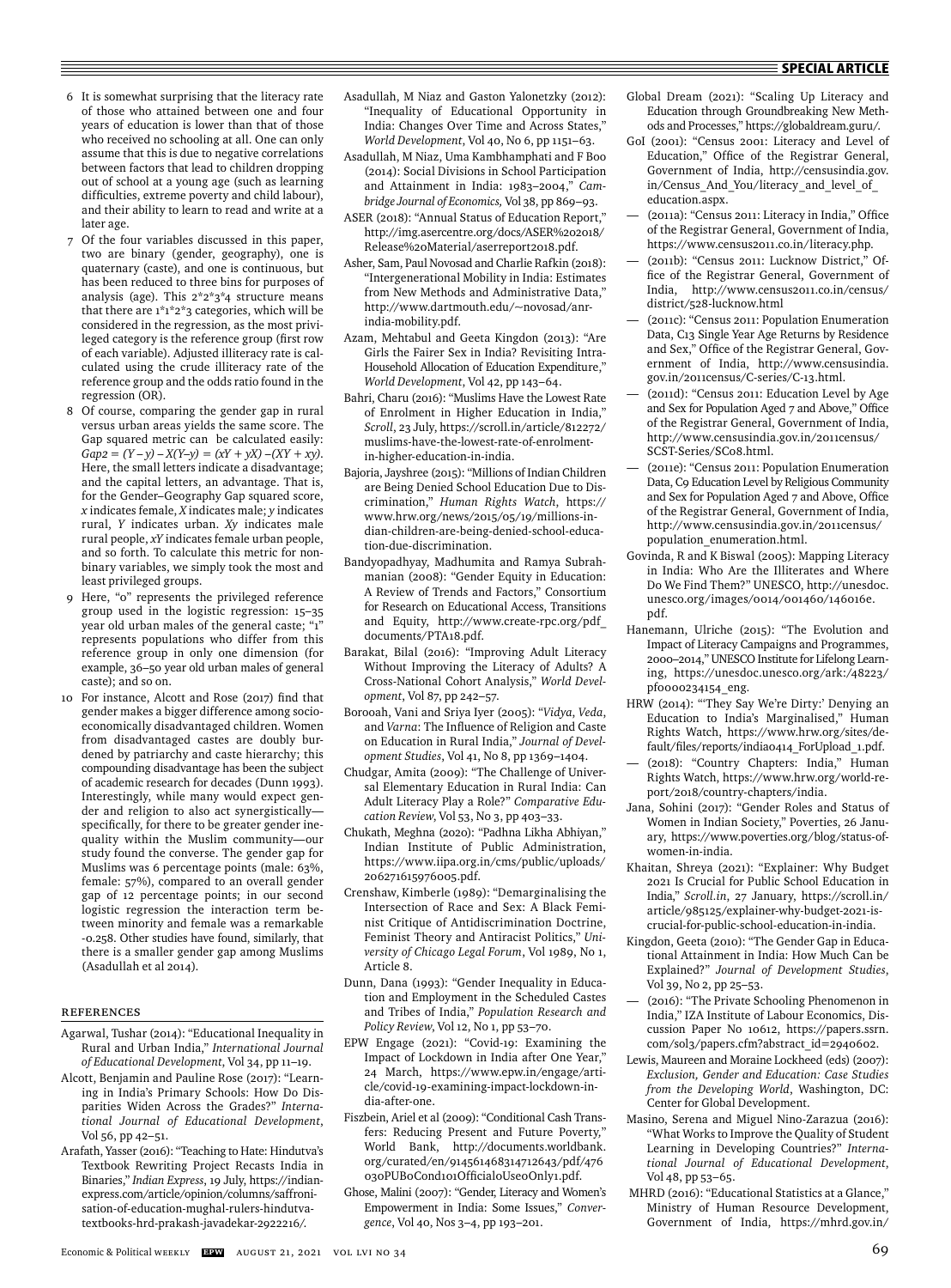sites/upload\_fi les/mhrd/fi les/statistics-new/ ESG2016.pdf.

- (2020): "National Education Policy," Ministry of Human Resource Development, Government of India, https://www.education.gov.in/sites/ upload\_files/mhrd/files/NEP\_Final\_English\_o. pdf.
- Mukunthan, Athreya (2015): "Rural India Is Far Behind Urban India in Every Indicator of Progress," *Factly*, 5 December, https://factly.in/rural-india-behind-urban-india-in-progress-indicators/.
- Nath, S R (2007): "Self-reporting and Test Discrepancy: Evidence from a National Literacy Survey in Bangladesh," *International Review of Education*, Vol 53, pp 119–33.
- *National Herald* (2018): "Caste Discrimination a Reality in Himachal Schools," 4 March, https:// www.nationalheraldindia.com/national/castediscrimination-a-reality-in-himachal-schools.
- *New Indian Express* (2021): "Worst Covid Effect Yet? Children Dropping Out of School in Droves," *New Indian Express*, 14 March, https://www.newindianexpress.com/states/karnataka/2021/mar/ 14/worst-covid-effect-yetchildren-dropping-outof-school-in-droves-2276418.html.
- NSS (2015): "Key Indicators of Social Consumption in India: Education," National Sample Survey, http://www.thehinducentre.com/multimedia/ archive/02459/nss\_71st\_ki\_educat\_2459266a. pdf.
- Phoenix, Anne and Pamela Pattynama (2006): "Intersectionality," Editorial, *European Journal of Women's Studies*, Vol 13, No 3, pp 187–92.
- Pritchett, Lant and Rinku Murgai (2007): "Teacher Compensation: Can Decentralization to Local Bodies Take India from the Perfect Storm Through Troubled Waters to Clear Sailing?" World Bank, India Policy Forum, Vol 3, https:// www.brookings.edu/wp-content/uploads/2016/ 07/2006\_pritchett.pdf.
- Reimao, Maira and Emcet Tas (2017): "Gender Education Gaps among Indigenous and Nonindigenous Groups in Bolivia," *Development and Change*, Vol 48, No 2, pp 228–63.
- Sen, Nilanjana (2013): "India: Overcoming Caste Identities," *Fair Observer*, 3 August, https:// www.fairobserver.com/region/central\_south\_ asia/india-overcoming-caste-identities/.
- Schurmann, Anna (2009): "Review of the Bangladesh Female Secondary School Stipend Project Using a Social Exclusion Framework," *Journal of Health and Popular Nutrition*, Vol 27, No 4, pp 505–17.
- Shariff, Abusaleh, Sonalde Desai, Amaresh Dubey, Brij Joshi, Mitali Sen and Reeve Vanneman (2010): *Human Development in India: Challenges for a Society in Transition*, Oxford University Press, https://ihds.umd.edu/sites/ihds.umd.edu/files/publications/pdf-files/06HDinIndia.pdf
- Shetty, Anil and Shraddha Shetty (2014): "The Impact of Female Literacy on Infant Mortality Rate in Indian States," *Current Paediatric Research*, Vol 18, No 1, pp 49–56.
- Shukla, Vachaspati and Udaya Mishra (2019): "Literacy Achievement in India: Across the States and Over the Age Cohort," *Economic & Political Weekly*, Vol 54, No 48.
- Taylor, Nicole, Daphne Greenberg and Nicole Terry (2016): "The Relationship Between Parents' Literacy Skills and Their Preschool Children's Emergent Literacy Skills," *Journal of Research and Practice for Adult Literacy*, *Secondary, and Basic Education*, Vol 5, No 2, pp 5–16.
- UNESCO (2014): "Teaching and Learning: Achieving Quality for All," Education for All Global Monitoring Report, 2013–14, United Nations

Educational, Scientific and Cultural Organisation, http://unesdoc.unesco.org/images/0022/ 002256/225654e.pdf.

- (2015): "Education for All 2000–2015: Achievements and Challenges," Global Monitoring Report, United Nations Educational, Scientific and Cultural Organisation, https://en.unesco. org/gem-report/report/2015/education-all-2000-2015-achievements-and-challenges.
- UIS (2008): "International Literacy Statistics: A Review of Concepts, Methodology and Current Data," UNESCO Institute for Statistics, http:// unesdoc.unesco.org/images/0016/001628/ 162808e.pdf.
- (2018a): "China," UNESCO Institute for Statistics, http://uis.unesco.org/en/country/cn.
- (2018b): "Brazil," UNESCO Institute for Statistics, http://uis.unesco.org/en/country/br.
- (2018c): "Bangladesh," UNESCO Institute for Statistics, http://uis.unesco.org/en/country/bd.
- UNGEI (2014): "Cash Transfer Programs for Gender Equality in Girls' Secondary Education," United Nations Girls Education Initiative and Global

#### **Appendix 1: Survey Form**

Partnership for Education, http://www.ungei. org/index\_5739.html.

- University of Cambridge (2013): "Literacy Not Income Key to Improving Public Health in India," 13 June, http://www.cam.ac.uk/research/news/literacynot-income-key-to-improving-public-health-inindia.
- WLF (2015): "The Social and Economic Costs of Illiteracy," World Literacy Foundation, https://worldliteracyfoundation.org/wp-content/uploads/2019/ 06/TheEconomicSocialCostofIlliteracy-2.pdf.
- World Bank (2021): "Urgent, Effective Action Required to Quell the Impact of COVID-19 on Education Worldwide," 22 January, https://www. worldbank.org/en/news/immersive-story/2021/ 01/22/urgent-effective-action-required-to-quellthe-impact-of-covid-19-on-education-worldwide.
- Yang, Yibing (nd): "Appreciating the Impact of Intersectionality in Educational Settings, Using the Example of Females of Color," Centre for Mental Health in Schools, University of California, Los Angeles, http://smhp.psych.ucla. edu/pdfdocs/intersect.pdf.

| Cell ID                                                                                                                                                                                                        |                                                                                                                  | S. No.                        |  |  |  |  |  |  |
|----------------------------------------------------------------------------------------------------------------------------------------------------------------------------------------------------------------|------------------------------------------------------------------------------------------------------------------|-------------------------------|--|--|--|--|--|--|
|                                                                                                                                                                                                                | Target Population Survey (TPS arison yuan)<br>To identify persons who are illiterate and enrol them for literacy | ORAI<br>е                     |  |  |  |  |  |  |
| 1. परिवार के मुखिया का नाम                                                                                                                                                                                     | 2. पिता / पति का नाम                                                                                             |                               |  |  |  |  |  |  |
|                                                                                                                                                                                                                |                                                                                                                  |                               |  |  |  |  |  |  |
| Section A<br>3. ग्राम पंचायत का नाम                                                                                                                                                                            | 4. राजस्व गाँव / मजरा / वार्ड का नाम                                                                             | 5. मकान न0                    |  |  |  |  |  |  |
| 6. विकास खण्ड                                                                                                                                                                                                  | 7. जनप्रद                                                                                                        | 8. सर्वे की तिथि              |  |  |  |  |  |  |
| 1. परिवार में कुल सदस्यों की संख्या                                                                                                                                                                            | 2. परिवार में (6-60) वय वर्ग के सदस्यों की संख्या                                                                |                               |  |  |  |  |  |  |
| नाम (सिर्फ 6-60 वय वर्ग)<br>з.                                                                                                                                                                                 |                                                                                                                  |                               |  |  |  |  |  |  |
| आयु<br>$4-$<br>() लिंग (महिला / पुरुष)                                                                                                                                                                         | सदस्य १<br>सदस्य 2<br>सदस्य 3                                                                                    | सदस्य 4<br>सदस्य 5<br>सदस्य 6 |  |  |  |  |  |  |
| <b>ि दिए गए सैम्पल को पढने का</b><br>स्तर (A, B या C)                                                                                                                                                          |                                                                                                                  |                               |  |  |  |  |  |  |
| 6 क्या आप वर्तमान समय में<br>अध्ययनरत हैं? यदि हों, तो किस<br>कक्षा में है?<br>हाँ / नहीं () कक्षा                                                                                                             |                                                                                                                  |                               |  |  |  |  |  |  |
| आप किस प्रकार के विद्यालय<br>0<br>में अध्ययनरत है? (1 से 6)                                                                                                                                                    |                                                                                                                  |                               |  |  |  |  |  |  |
| Section B<br>यदि 14 वर्ष से बड़े हैं तो क्या<br>8<br>आप पूर्व में कभी पढ़े हैं? यदि<br>हीं, तो किस कक्षा तक?<br>हों / नहीं () कक्षा                                                                            | ÷.                                                                                                               |                               |  |  |  |  |  |  |
| ● यदि स्कूल नहीं जा रहें हैं तो क्या<br>स्कल जाना बाहेंगे? यदि निरक्षर हैं<br>तो क्या आप साक्षर बनना चाहते हैं?<br>डॉ / नहीं $\bigcirc$ यदि नहीं, तो कारण<br>10. आपके लिए पढने का सबसे उत्तम<br>समय कौन सा है? |                                                                                                                  |                               |  |  |  |  |  |  |
| $A$ सुबह $B$ दोपहर $C$ शाम<br>1 यदि आप 6-14 बय बर्ग के हैं<br>और विद्यालय नहीं जाते हैं तो कारण?<br>$(1 \t{R} 17)$                                                                                             | ↓<br>¥<br>¥<br>∓<br>÷                                                                                            | ¥.<br>⇓<br>š                  |  |  |  |  |  |  |
| 12. यदि आप हाईस्कूल जत्तीर्ण है तो<br>क्या आप निरक्षरों को पद्धाने हेतु<br>वॉलेन्टीयर बनना चाहेगें। हीं/नहीं                                                                                                   | ↧<br>v                                                                                                           | ī,<br>÷                       |  |  |  |  |  |  |
| <b>B</b> व्यवसाय (1 से 9)                                                                                                                                                                                      |                                                                                                                  |                               |  |  |  |  |  |  |
| 1. परिवार का प्रकार<br>स्थाई                                                                                                                                                                                   | घुमंत्<br>ईट मटटे पर काम करने वाला                                                                               | फेरीवाला<br>अन्य              |  |  |  |  |  |  |
| 2. मातृभाषा (घर की भाषा)<br>हिन्दी                                                                                                                                                                             | बँगला<br>उर्दू                                                                                                   | अन्स                          |  |  |  |  |  |  |
| 3. 印中<br>हिन्दू                                                                                                                                                                                                | मुश्लिम<br>सितख<br>इंसाइ                                                                                         | अन्य                          |  |  |  |  |  |  |
| Section<br>सामान्य<br>4. समुदाय                                                                                                                                                                                | अन्य पिछड़ा बर्ग<br>अनुसूचित जाति / जन जाति (SC/ST)                                                              | अल्पसंख्यक                    |  |  |  |  |  |  |
| 5. मोबाइल नं0<br>6. घर के मुखिया से पूछे कि क्या वह साक्षरता ड्रीमलैब खोलने क                                                                                                                                  |                                                                                                                  |                               |  |  |  |  |  |  |
| लिए इच्छूक है (3 से 6 महीने तक)? यदि हाँ तो कहाँ पर?                                                                                                                                                           | हाँ<br>नहीं<br>पता                                                                                               |                               |  |  |  |  |  |  |
| $\Omega$ ा. सर्वेक्षणकर्ता का नाम                                                                                                                                                                              | 3. विद्यालय<br>2.97                                                                                              |                               |  |  |  |  |  |  |
| Section<br>4. परिवार के मुखिया / सदस्य                                                                                                                                                                         | 5. सर्वेक्षणकर्ता का हस्ताक्षर                                                                                   |                               |  |  |  |  |  |  |
| का हस्ताक्षर/अंगुठा निशान                                                                                                                                                                                      |                                                                                                                  | 6. सर्वेक्षणकर्ता का मोo नंo  |  |  |  |  |  |  |